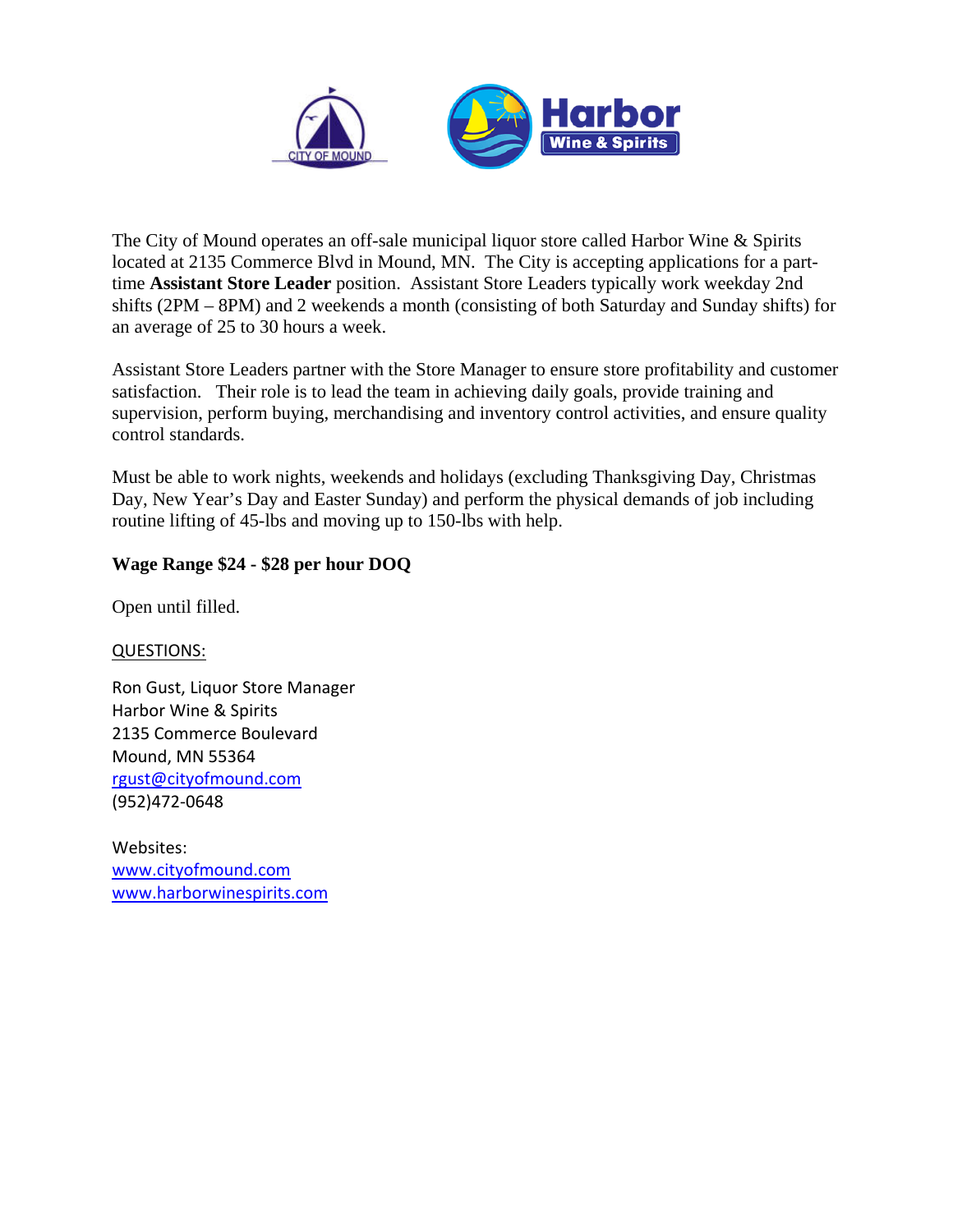## **Application for Employment**

We welcome you as an applicant for employment with the City of Mound. It is the policy of the City of Mound to provide equal opportunity in employment. The City of Mound will not discriminate on the basis of race, color, creed, age, religion, national origin, marital status, disability, sex, sexual orientation, familial status, status with regard to public assistance, local human rights commission activity or any other basis protected by law.

Please furnish complete information, so we may accurately and completely assess your qualifications. You may attach any other information which provides additional detail about your qualifications for employment in the position you seek. Please refer to the Applicant Data Practices Advisory for information regarding what is considered public and private information as an applicant and, if you are selected for the position, as an employee.

The City of Mound accommodates qualified persons with disabilities in all aspects of employment, including the application process. If you believe you need a reasonable accommodation to complete the application process, please contact the City at 952-472-0600.

### **Personal Information**

| Name:                 | (Last) | (First)                | (MI) |
|-----------------------|--------|------------------------|------|
| <b>Street Address</b> |        |                        |      |
|                       |        |                        |      |
| City, State, Zip      |        |                        |      |
| <b>Phone Number</b>   |        | <b>Alternate Phone</b> |      |
| Email                 |        |                        |      |

### Please print in INK or type when completing this application

Title of position applying for:

| Are you legally eligible to work in the United States in the position for which you are applying? |  |  |  |  |
|---------------------------------------------------------------------------------------------------|--|--|--|--|
| Yes $\Box$<br>$N$ o $\Box$                                                                        |  |  |  |  |
| Proof of citizenship or work eligibility will be required as a condition of employment.           |  |  |  |  |
| Yes $\Box$<br>$No \Box$<br>Are you at least 18 years old?                                         |  |  |  |  |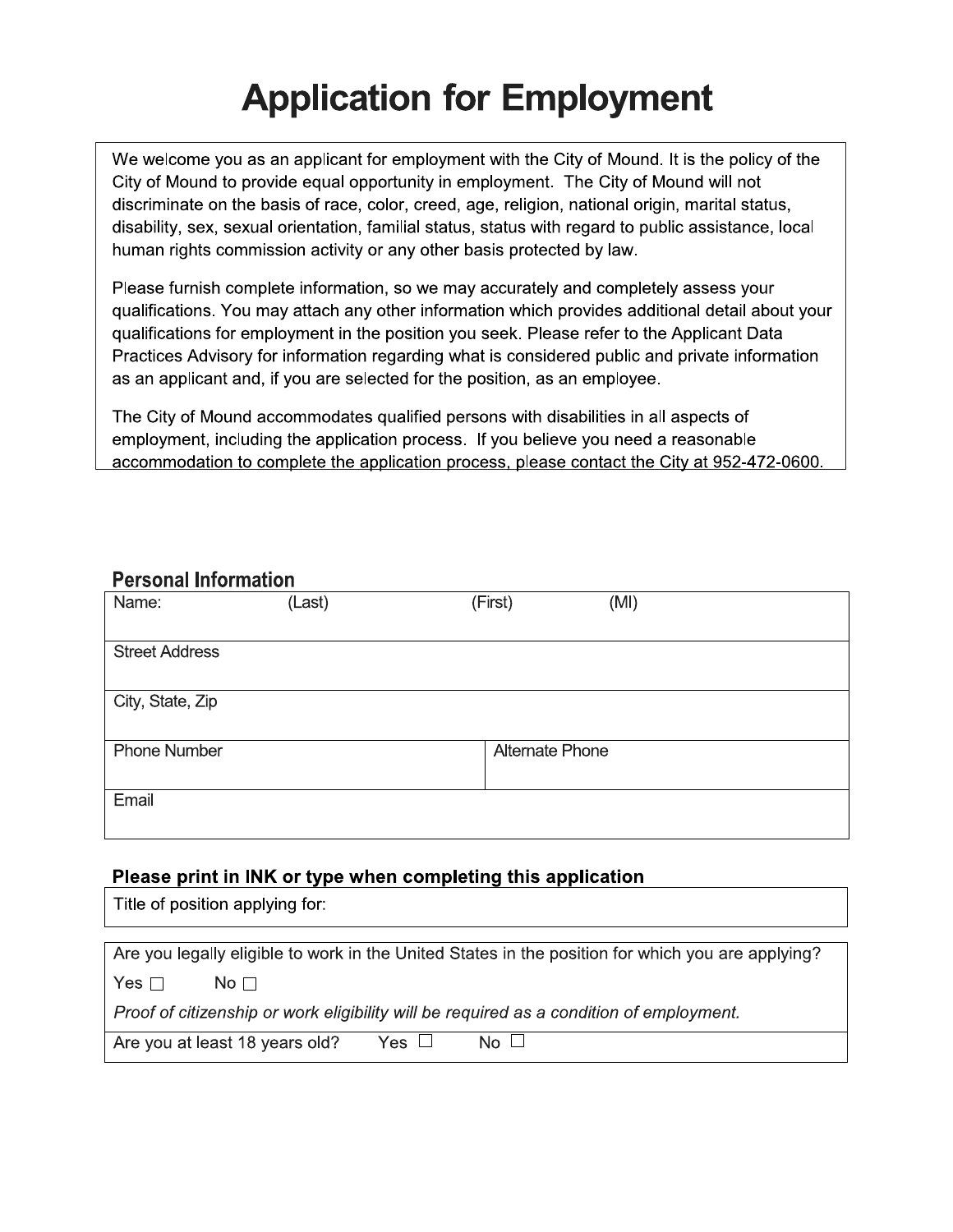## **Educational Information**

| Circle the highest grade completed |                      |                      |                      |  |  |
|------------------------------------|----------------------|----------------------|----------------------|--|--|
| 12345678                           | 9 10 11 12 GED       | 13 14 15 16          | MA MS PHD JD         |  |  |
| Grade School                       | <b>High School</b>   | College/Technical    | Graduate             |  |  |
| Did you graduate:                  | $\Box$ Yes $\Box$ No | $\Box$ Yes $\Box$ No | $\Box$ Yes $\Box$ No |  |  |
| (Please check)                     | <b>High School</b>   | College/Technical    | Graduate/JD          |  |  |

| <b>School Name</b>      | <b>Address</b> | <b>Course of study</b> | <b>Degree</b> |
|-------------------------|----------------|------------------------|---------------|
| High School:            |                |                        |               |
| College:                |                |                        |               |
| <b>Graduate School:</b> |                |                        |               |
| Technical/Vocational:   |                |                        |               |
| Other:                  |                |                        |               |
| Other:                  |                |                        |               |

List any other courses, seminars, workshops, or training you have that may provide you with skills related to this position:

List any current licenses, registrations, or certificates you possess which may be related to this position: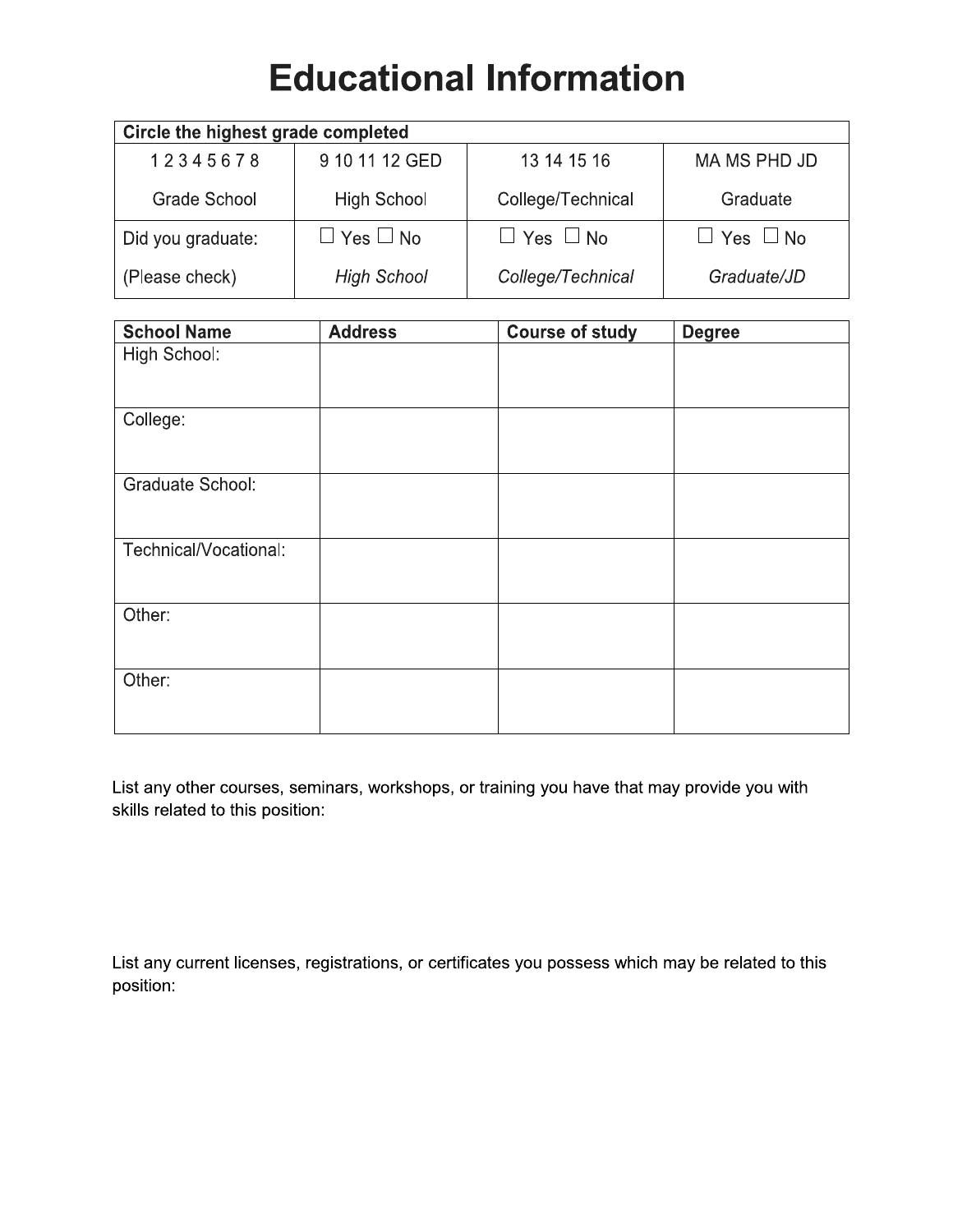## **Employment Experience**

List present or most recent employer first. Please note that "see resume" is not an acceptable response for any entries on this application. Resumes will only be considered in addition to, but not in lieu of, this application. Please provide up to 20 years of relevant work history.

| Company                           | Name of last supervisor | Hrs/Week               |  |  |
|-----------------------------------|-------------------------|------------------------|--|--|
| <b>Address</b>                    | <b>Start Date</b>       | <b>Starting Salary</b> |  |  |
|                                   |                         |                        |  |  |
| City, State, Zip                  | <b>End Date</b>         | <b>Final Salary</b>    |  |  |
| <b>Phone Number</b>               | Last job title          |                        |  |  |
|                                   |                         |                        |  |  |
| Reason for leaving (be specific): |                         |                        |  |  |
| Describe your work in this job:   |                         |                        |  |  |
|                                   |                         |                        |  |  |
|                                   |                         |                        |  |  |
| May we contact this employer?     | $\Box$ Yes $\Box$ No    |                        |  |  |

| Company                           | Name of last supervisor | Hrs/Week               |  |  |
|-----------------------------------|-------------------------|------------------------|--|--|
| <b>Address</b>                    | <b>Start Date</b>       | <b>Starting Salary</b> |  |  |
| City, State, Zip                  | <b>End Date</b>         | <b>Final Salary</b>    |  |  |
| <b>Phone Number</b>               | Last job title          |                        |  |  |
| Reason for leaving (be specific): |                         |                        |  |  |
| Describe your work in this job:   |                         |                        |  |  |
|                                   |                         |                        |  |  |
| May we contact this employer?     | $\Box$ Yes $\Box$ No    |                        |  |  |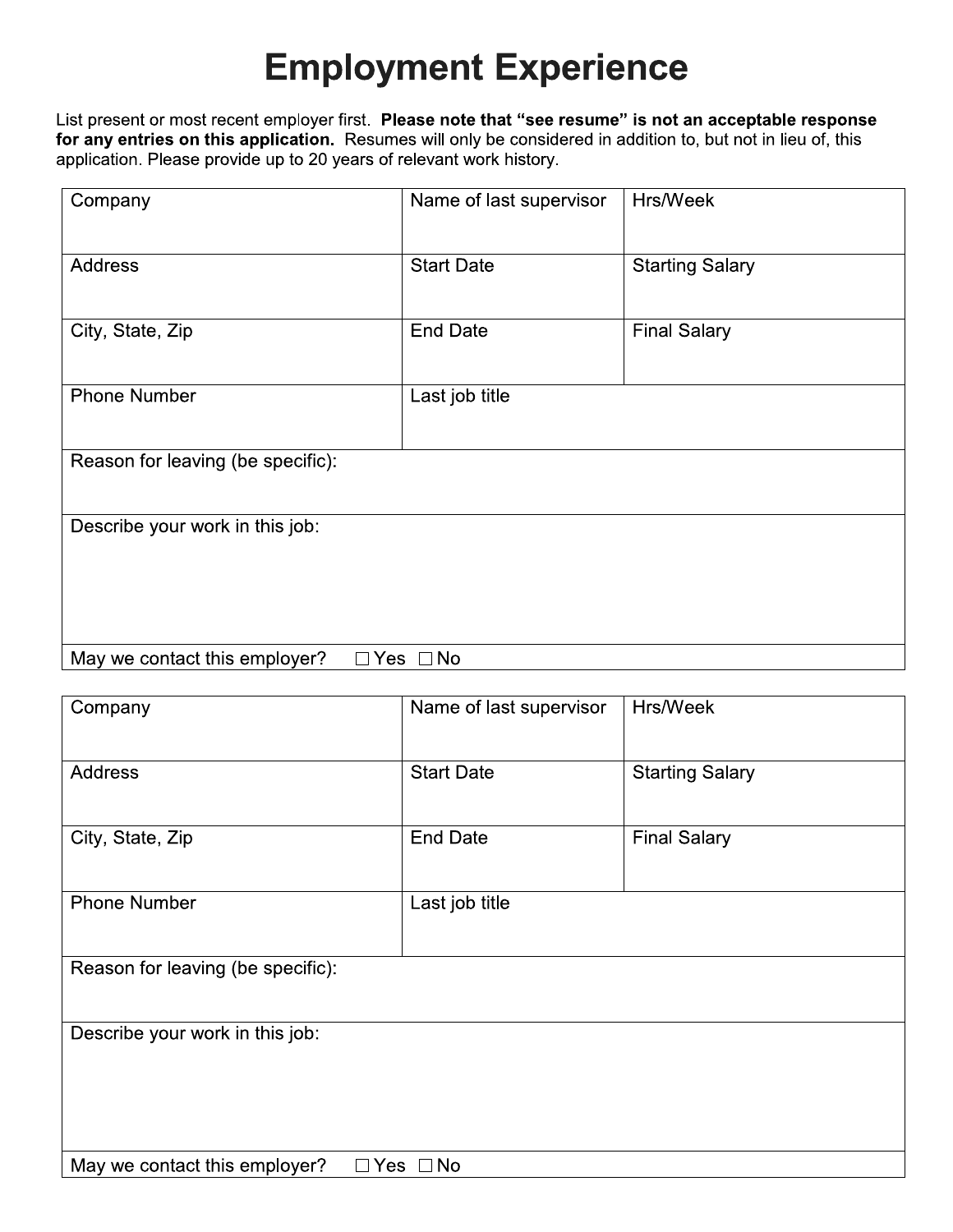## **Employment Experience (Continued)**

| Company                           | Name of last supervisor | Hrs/Week               |  |  |
|-----------------------------------|-------------------------|------------------------|--|--|
|                                   |                         |                        |  |  |
| <b>Address</b>                    | <b>Start Date</b>       | <b>Starting Salary</b> |  |  |
|                                   |                         |                        |  |  |
| City, State, Zip                  | <b>End Date</b>         | <b>Final Salary</b>    |  |  |
|                                   |                         |                        |  |  |
| <b>Phone Number</b>               | Last job title          |                        |  |  |
|                                   |                         |                        |  |  |
| Reason for leaving (be specific): |                         |                        |  |  |
|                                   |                         |                        |  |  |
| Describe your work in this job:   |                         |                        |  |  |
|                                   |                         |                        |  |  |
|                                   |                         |                        |  |  |
|                                   |                         |                        |  |  |
| May we contact this employer?     | $\Box$ Yes $\Box$ No    |                        |  |  |

| Company                           | Name of last supervisor<br>Hrs/Week |                        |  |  |
|-----------------------------------|-------------------------------------|------------------------|--|--|
|                                   |                                     |                        |  |  |
| <b>Address</b>                    | <b>Start Date</b>                   | <b>Starting Salary</b> |  |  |
|                                   |                                     |                        |  |  |
| City, State, Zip                  | <b>End Date</b>                     | <b>Final Salary</b>    |  |  |
|                                   |                                     |                        |  |  |
| <b>Phone Number</b>               | Last job title                      |                        |  |  |
|                                   |                                     |                        |  |  |
| Reason for leaving (be specific): |                                     |                        |  |  |
|                                   |                                     |                        |  |  |
|                                   |                                     |                        |  |  |
| Describe your work in this job:   |                                     |                        |  |  |
|                                   |                                     |                        |  |  |
|                                   |                                     |                        |  |  |
|                                   |                                     |                        |  |  |
|                                   |                                     |                        |  |  |
| May we contact this employer?     | $\Box$ Yes $\Box$ No                |                        |  |  |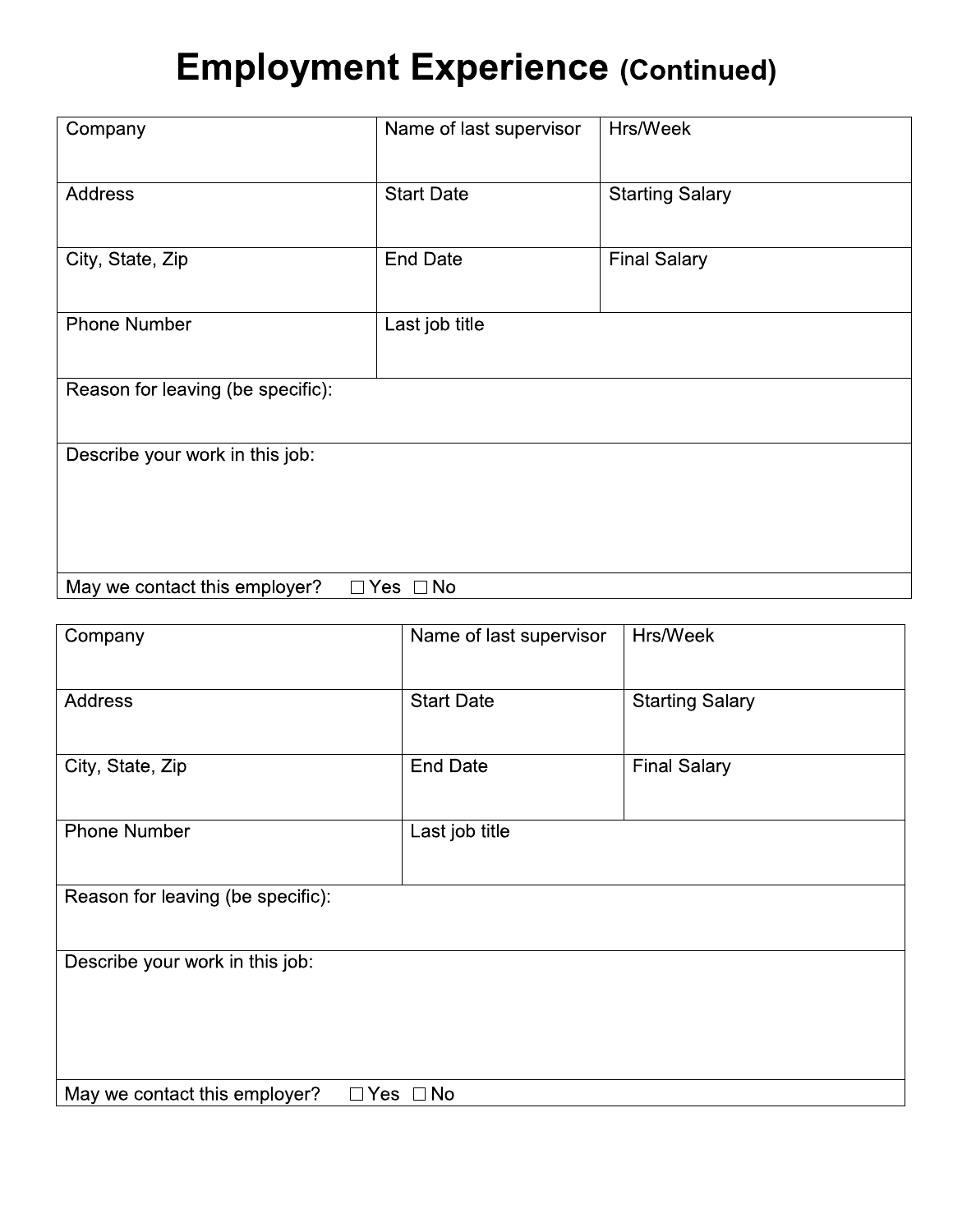## **Unsalaried Experience**

Describe any unsalaried or volunteer experience relevant to the position for which you are applying (you may exclude, if you wish, information which would reveal race, sex, religion, age, disability, or other protected status).

## **Military Experience**

Did you serve in the U.S. Armed Forces? □ Yes □ No

Describe your duties:

Do you wish to apply for Veterans' Preference points:  $\Box$  Yes  $\Box$  No

If you answered "yes," you must complete the enclosed application for Veterans' Preference points, and submit the application and required documentation to the City of Mound by the application deadline of the position for which you are applying.

# **Authorization**

I certify that all information I have provided in this application for employment is true and complete to the best of my knowledge. Any misrepresentation or omission of any fact in my application, resume or any other materials, or during any interviews, can be justification for refusal of employment, or if employed, will be grounds for dismissal, regardless of length of employment or when the misrepresentation or omission is discovered.

I acknowledge that I have received a copy of the job description summary for the position/s for which I am applying. I further acknowledge my understanding that employment with the City of Mound is "at will", and that employment may be terminated by either the City of Mound or me at any time, with or without notice.

With my signature below, I am providing the City of Mound authorization to verify all information I provided within this application packet, including contacting current or previous employers. However, I understand that if, in the Employment Experience section I have answered "No" to the question, "May we contact your current employer?". contact with my current employer will not be made without my specific authorization.

I further understand that criminal history checks may be conducted (after I have been selected for an interview, in the case of non-public safety positions) and that a conviction of a crime related to this position may result in my being rejected for this job opening. I also understand it is my responsibility to notify the City of Mound in writing of any changes to information reported in this application for employment.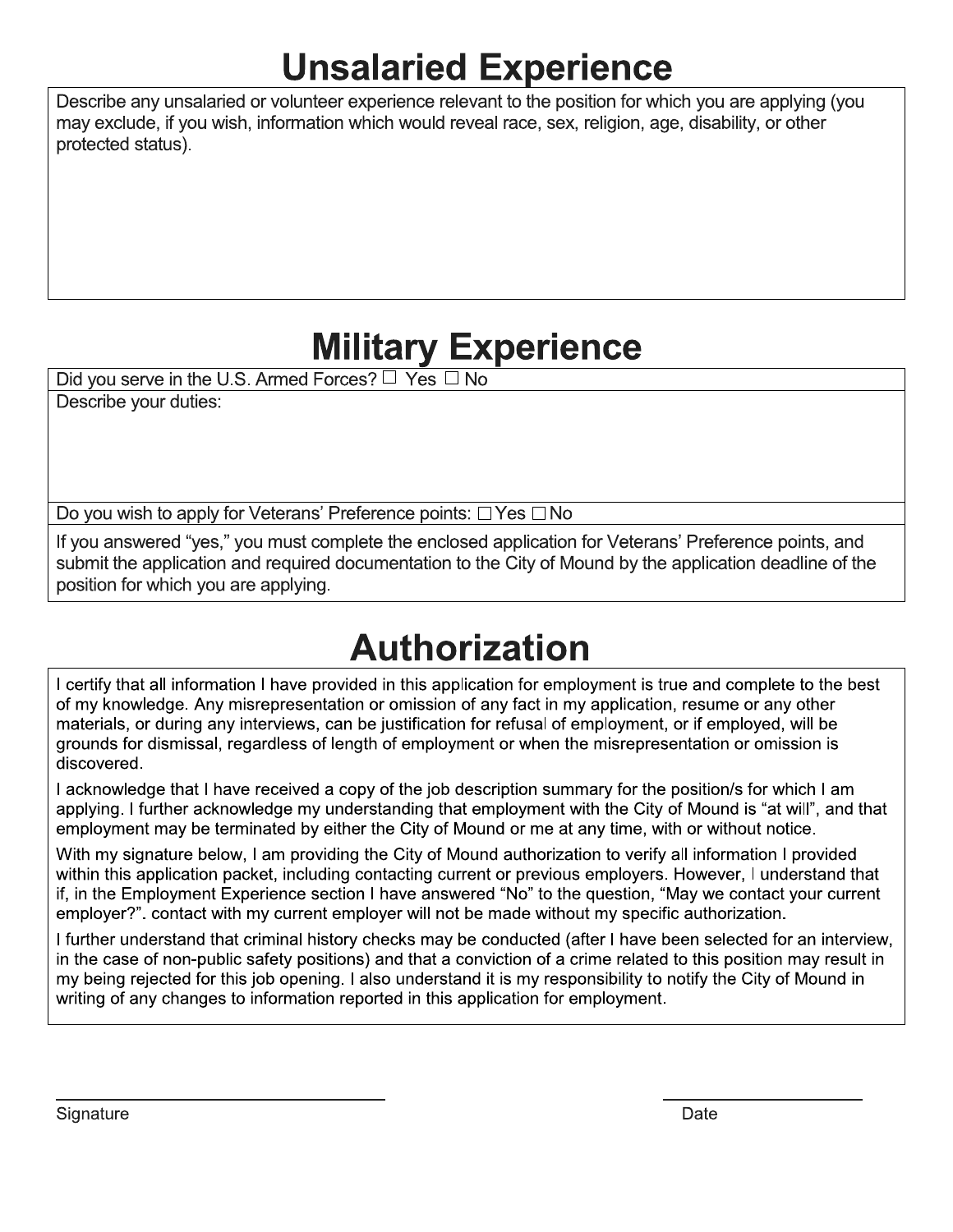## **Veterans' Preference**

### **COMPLETE THIS FORM ONLY IF YOU ARE CLAIMING VETERANS' PREFERENCE**

### NOTE: COPY OF "MEMBER COPY 4" VETERAN'S DD214, OR OTHER DOCUMENTATION VERIFYING SERVICE, MUST BE

**ATTACHED** 

#### (Veteran is defined by Minn. Stat. § 197.447)

You must submit a PHOTOCOPY of your "Member Copy 4" of your DD214 or other documentation verifying service to substantiate the services information requested on the form. Claims not accompanied by proper documentation will not be processed. For assistance in obtaining a copy of your "member Copy 4" of your DD214, or other documentation verifying service, contact your **County Veterans' Service Office.** 

The City of Mound operates under a point preference system, which awards points to qualified veterans to supplement their application. Ten (10) points are granted to non-disabled veterans on open competitive examinations; Fifteen (15) points are awarded if the veteran has a service connected compensable disability as certified by the U.S. Department of Veterans Affairs (USDVA).

To qualify for preference for a competitive exam, you must have earned a passing score and been separated under honorable conditions from any branch of the armed forces of the United States after having served on active duty for 181 consecutive days, or by reason of disability incurred while serving on active duty, or after having served

the full period called or ordered for federal, active duty and be a United States citizen or resident alien. Veteran's preference may be used by the surviving spouse of a deceased veteran, who died on active duty or as a result of active duty, and by the spouse of a disabled veteran who is unable to qualify because of the disability.

To qualify for preference on a promotional exam, a veteran must have earned a passing exam score and received a USDVA active duty service connected disability rating of 50% or more. For a promotional exam, a qualified disabled veteran is entitled to be granted five (5) points. Disabled veterans eligible for such preference may use the five points preference only for the first promotion after securing employment with the City of Mound.

Claims must be made on the form below and submitted with your application by the application deadline of the position for which you are applying. If the "Member Copy 4" DD214, or other documentation verifying service, is submitted to our office separate from this sheet, please attach a note with it indicating the position for which you are applying and your present address.

| (Last،<br>Name   | (First) | (MI)    |       | Position For Which You Applied |                                         |
|------------------|---------|---------|-------|--------------------------------|-----------------------------------------|
|                  |         |         |       | Closing Date:                  |                                         |
| Address (Street) | (City)  | (State) | (Zip) | <b>Phone Number</b>            | Are you a US Citizen or Resident Alien? |
|                  |         |         |       |                                | l NO<br><b>YES</b>                      |

### VETERAN (10 points):

("Member Copy 4" of DD214 or DD215, or other documentation verifying service, must be submitted to receive points) Honorably discharged veteran  $\Box$  Yes  $\Box$ No

Have you remarried?

### **DISABLED VETERAN (15 points):**

("Member Copy 4" of DD214, or other documentation verifying service, and USDVA letter of disability rating decision of 10% or more must be submitted to receive points)

Percent of Disability:  $\frac{0}{0}$ 

Have you ever been promoted within the City of Mound employment?

|   | N٥ |
|---|----|
| ⊷ |    |

### SPOUSE OF DECEASED VETERAN (10 points or 15 if the veteran was disabled at time of death):

("Member Copy 4" of DD214 or DD215, or other documentation verifying service, photocopy of marriage certificate, spouse's death certificate and proof veteran died on or as a result of active duty must be submitted to receive points. You are ineligible to receive points if you have remarried or were divorced from the veteran).

Date of Death:

 $\Box$  Yes  $\Box$ No

### **SPOUSE OF DISABLED VETERAN (15 points):**

("Member Copy 4" of DD214 or DD215, or other documentation verifying service, and USDVA letter of disability rating decision of 10% or more must be submitted to receive points).

How does Veteran's disability prevent performance of a stated job "requirement?" Due to the veteran's service-connected disability the veteran is unable to qualify for this position because (be specific):

AFFIDAVIT: I hereby claim Veterans' Preference points for this examination and swear/affirm that the information given is true, complete and correct to the best of my knowledge. I hereby acknowledge that I am responsible to obtain the required Veterans' Preference verification documents and submit them to the City of Mound by the required application deadline.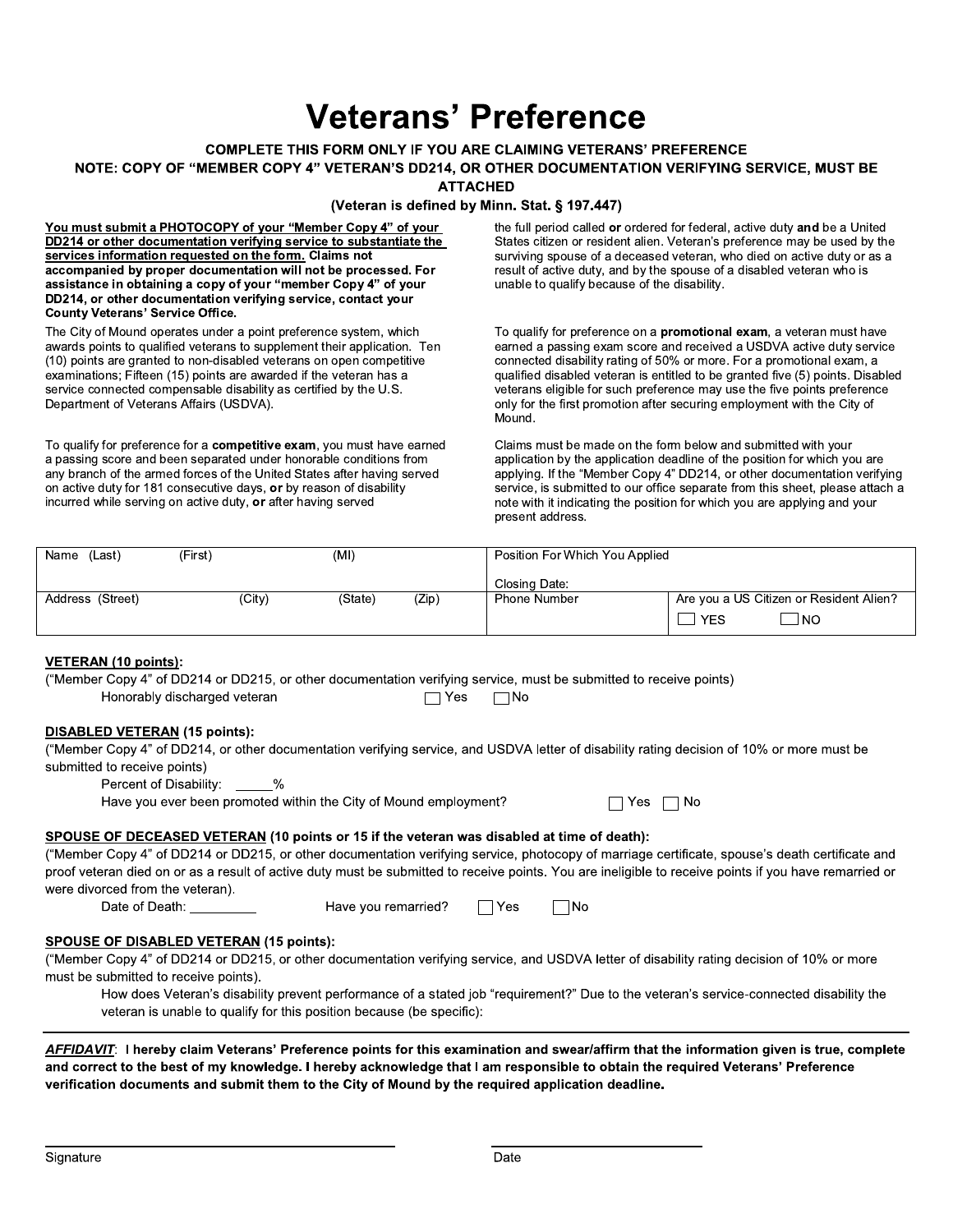## **Information Regarding Claiming Veterans' Preference**

Preference points are awarded to qualified veterans as defined by Minn. Stat. § 197.477, and to certain spouses of deceased or disabled veterans subject to the provision of Minn. Stat. §§ 197.447 and 197.455.

The veteran must:

- a) be a U.S. citizen or resident alien;
- b) have received a discharge under honorable conditions from any branch of the U.S. Armed Forces; AND have either:
	- i. served on active duty for at least 181 consecutive days, or
	- ii. have been discharged by reason of service connected disability, or
	- have completed the minimum active duty requirement of federal law, as defined by CFR title 38, iii. section 3.12a, i.e., having fulfilled the full period for which a person was called or ordered to active duty by the United States President, or
	- certified service and verification of "veteran status" granted under U.S. PL 95-202. iv.

The information provided will be used to determine your eligibility for veterans' preference points. You are required to supply the following information:

Attach a copy of the "Member Copy 4" of your DD214 or DD215, or other documentation verifying service,  $1)$ This copy must state the nature of discharge; i.e., honorable, general, medical, under honorable conditions.

 $2)$ Disabled veterans must also supply a Military/United States Department of Veterans' Affairs Rating Decision that supports/verifies the fact that the injury was incurred while on, or as a result of, active duty service. Disability incurred while on, or as a result of, active duty for training purposes does not quality for disabled veteran preference per Minn. Stat. §§ 197.455 and 197.447.

A spouse of a deceased veteran, applying for preference points must supply their marriage certificate, the  $3)$ veteran's "Member Copy 4" DD214 or DD215, or other documentation verifying service, USDVA verification that veteran died on or as a result of active duty, a death certificate, verification of their marriage at the time of veteran's death, and that the spouse has not remarried.

Thank you for your military service and for your interest in employment with the City of Mound. Please contact our office at (651) 281-1200 or your local County Veterans' Service Office, if you have any questions regarding veterans' preference.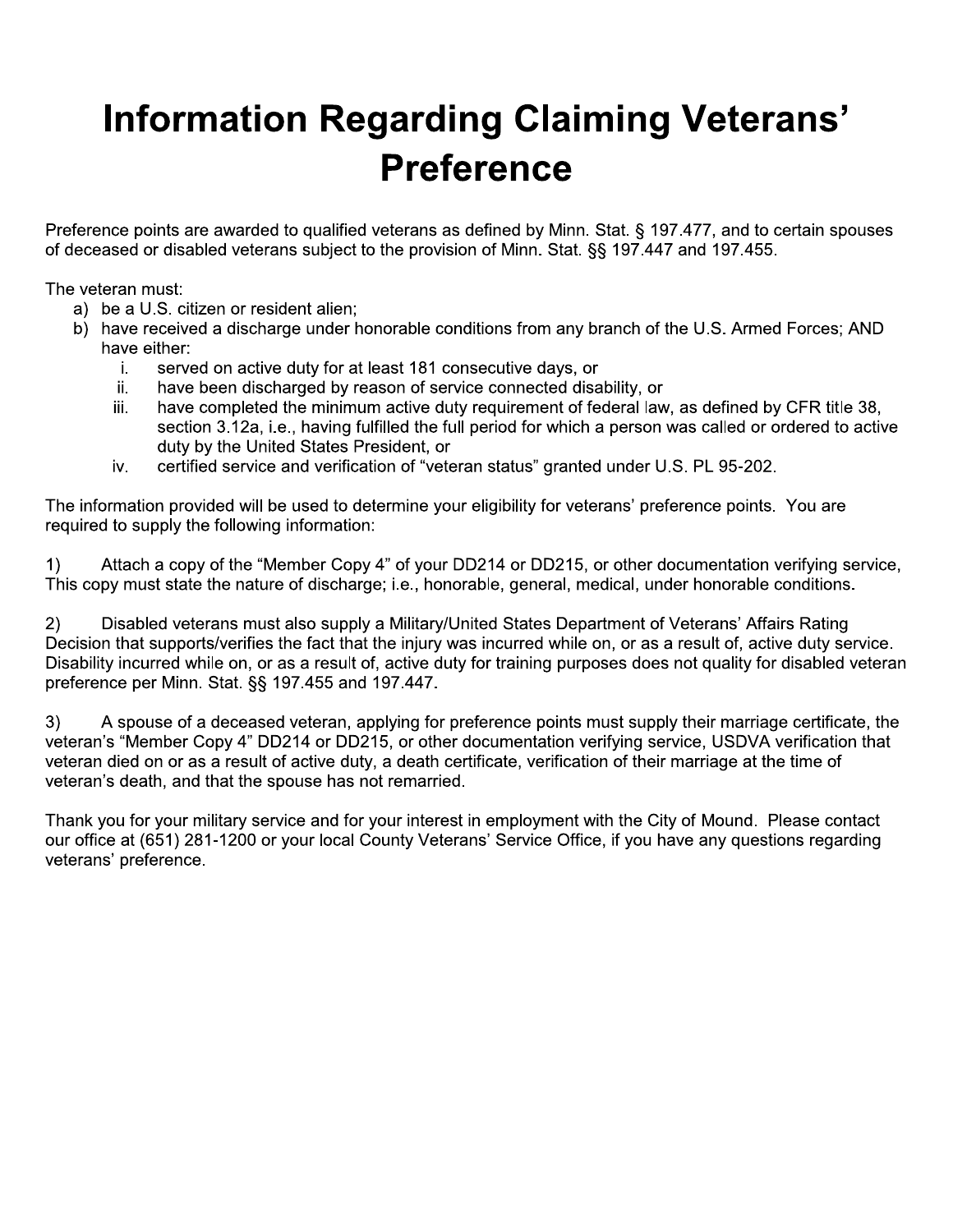# **Equal Employment Opportunity Information**

The information asked of you will be used to evaluate our overall efforts in reaching all segments of the population. The following information is VOLUNTARY and CONFIDENTIAL. This information is NOT A PART of the application file and is REMOVED from the application when received by our office. The City of Mound appreciates your cooperation in our efforts to ensure affirmative action and equal opportunity.

| Position(s) for which you are applying:                                                                                                                                                                                                                                                                                                            |  |  |  |
|----------------------------------------------------------------------------------------------------------------------------------------------------------------------------------------------------------------------------------------------------------------------------------------------------------------------------------------------------|--|--|--|
| Gender: $\Box$ Male $\Box$ Female                                                                                                                                                                                                                                                                                                                  |  |  |  |
| With which racial/ethnic group do you identify?                                                                                                                                                                                                                                                                                                    |  |  |  |
| $\Box$ Black or African American                                                                                                                                                                                                                                                                                                                   |  |  |  |
| $\Box$ Hispanic or Latino                                                                                                                                                                                                                                                                                                                          |  |  |  |
| $\Box$ American Indian or Alaskan Native through Tribunal affiliation or community recognition                                                                                                                                                                                                                                                     |  |  |  |
| $\Box$ Caucasian/White                                                                                                                                                                                                                                                                                                                             |  |  |  |
| $\Box$ Asian                                                                                                                                                                                                                                                                                                                                       |  |  |  |
| $\Box$ Native Hawaiian or other Pacific Islander                                                                                                                                                                                                                                                                                                   |  |  |  |
| $\Box$ Two or more races                                                                                                                                                                                                                                                                                                                           |  |  |  |
| Disability status, defined as:                                                                                                                                                                                                                                                                                                                     |  |  |  |
| 1) Has a physical or mental condition that substantially or materially limits a major life activity<br>(such as walking, talking, seeing, hearing or learning);<br>2) Has a history of a disability (such as cancer that is in remission);<br>3) Is regarded as having such an impairment.<br>Do you claim disability status? $\Box$ Yes $\Box$ No |  |  |  |
|                                                                                                                                                                                                                                                                                                                                                    |  |  |  |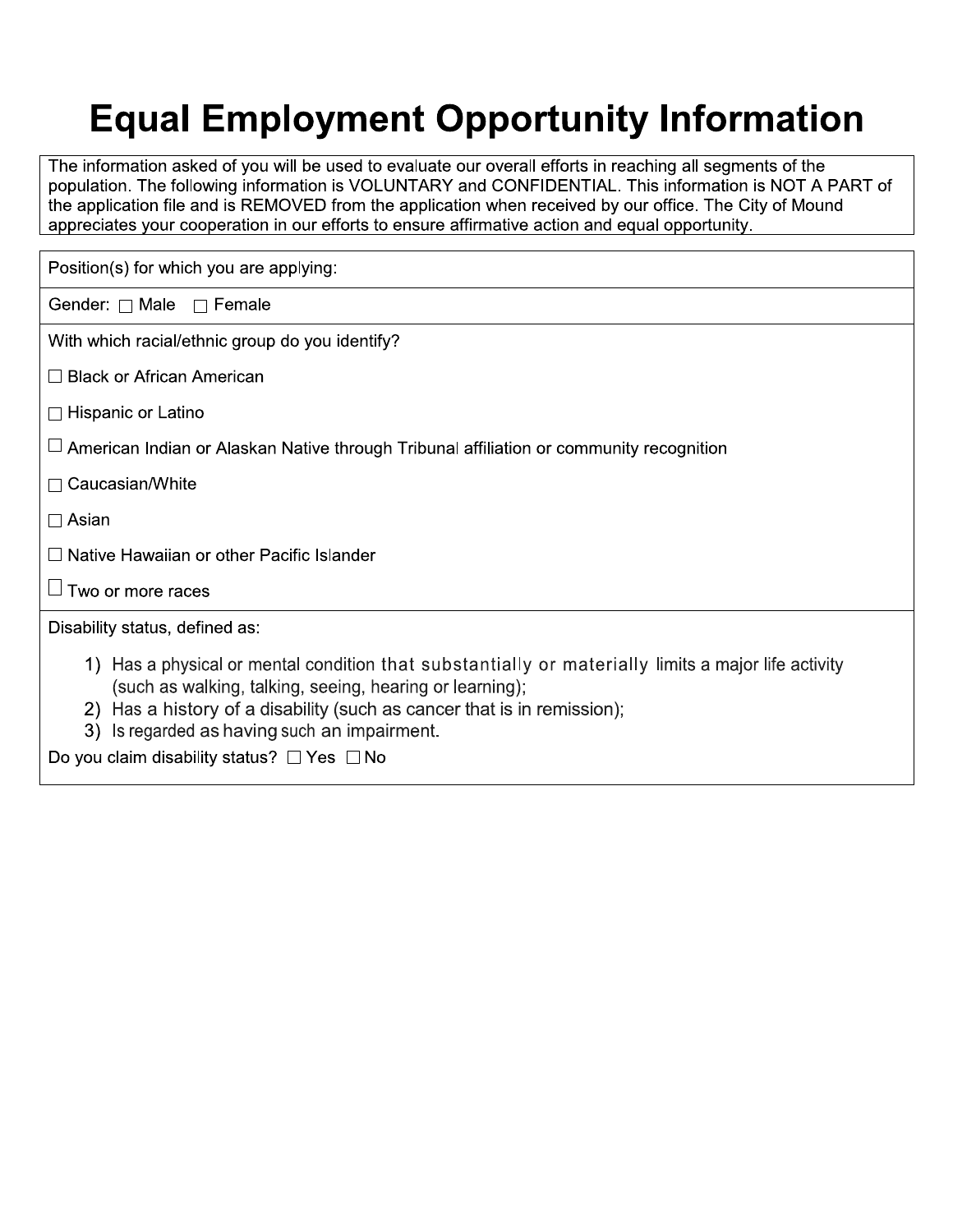# Applicant Data Practices Advisory<br>。

**Applicant Data Practices Advisory**<br>
The Minnesota Government Data Practices Act (Minn. Stat. §§ 13.01 – 13.90) includes two sections<br>
affecting applicants seeking employment with the City of Mound. First, under "Rights of affecting applicants seeking employment with the City of Mound. First, under "Rights of Subjects of<br>Data" (Minn. Stat. § 13.04), when an applicant is asked to provide information about him/herself. the **Applicant Data Practices Advisory**<br>The Minnesota Government Data Practices Act (Minn. Stat. §§ 13.01 – 13.90) includes two sections<br>affecting applicants seeking employment with the City of Mound. First, under "Rights of S City must advise you of:<br>■ The purpose and Ninnesota Government Data Practices Act (Minn. Stat. §§ 13.01 – 13.90) includes two sections<br>
ccting applicants seeking employment with the City of Mound. First, under "Rights of Subjects of<br>
a" (Minn. Stat. § 13.04), when

- The purpose and intended use of the data;
- Whether you may refuse or are legally required to supply the requested data;
- 
- Any known consequences arising from your supplying or refusing to supply the data; and<br>• The identity of other persons or organizations authorized by State of Federal law to receive the data you provide.

Second under "Personnel Data" (Minn. Stat. §13.43) the following data on you as an applicant for employment by a public agency is automatically public:

- Your veteran's status;
- Your job history;
- Your education and training:
- Your relevant test scores;
- Your rank on our eligibility list; and
- Work availability.

As an applicant, your name is considered private until you are certified as eligible for appointment to a position or are considered by the appointing authority to be a finalist for a position in public employment. • Your rank on our eligibility list; and<br>• Work availability.<br>• Work availability.<br>an applicant, your name is considered private until you are certified as eligible for appoint<br>ition or are considered by the appointing aut

If you are hired, the following additional data about you will be considered public information:

- 
- Your name;<br>• Your employee identification number (which is not your Social Security number);
- Your actual gross salary, contract fees, salary range, and actual gross pension;
- The value and nature of employer paid benefits;
- The basis for and the amount of any added remuneration, including expense reimbursement, in addition to your salary;
- You job title, bargaining unit (if applicable) and job description;
- The dates of your first and last employment with us;
- The status of any written complaints or charges against you while you work for the City of Mound, regardless whether or not they have resulted in disciplinary action, the final disposition of any disciplinary action and supporting documentation;
- You work location and work telephone number;<br>• Your education and training background:
- Your education and training background;
- Work-related continuing education;
- Honors and awards you have received;
- Payroll timesheets or other comparable data that are only used to account for your works time for payroll purposes: except to the extent that release of time sheet data would reveal employee's reasons for the use of sick or other medical leave or other non-public data;
- Your previous work experience: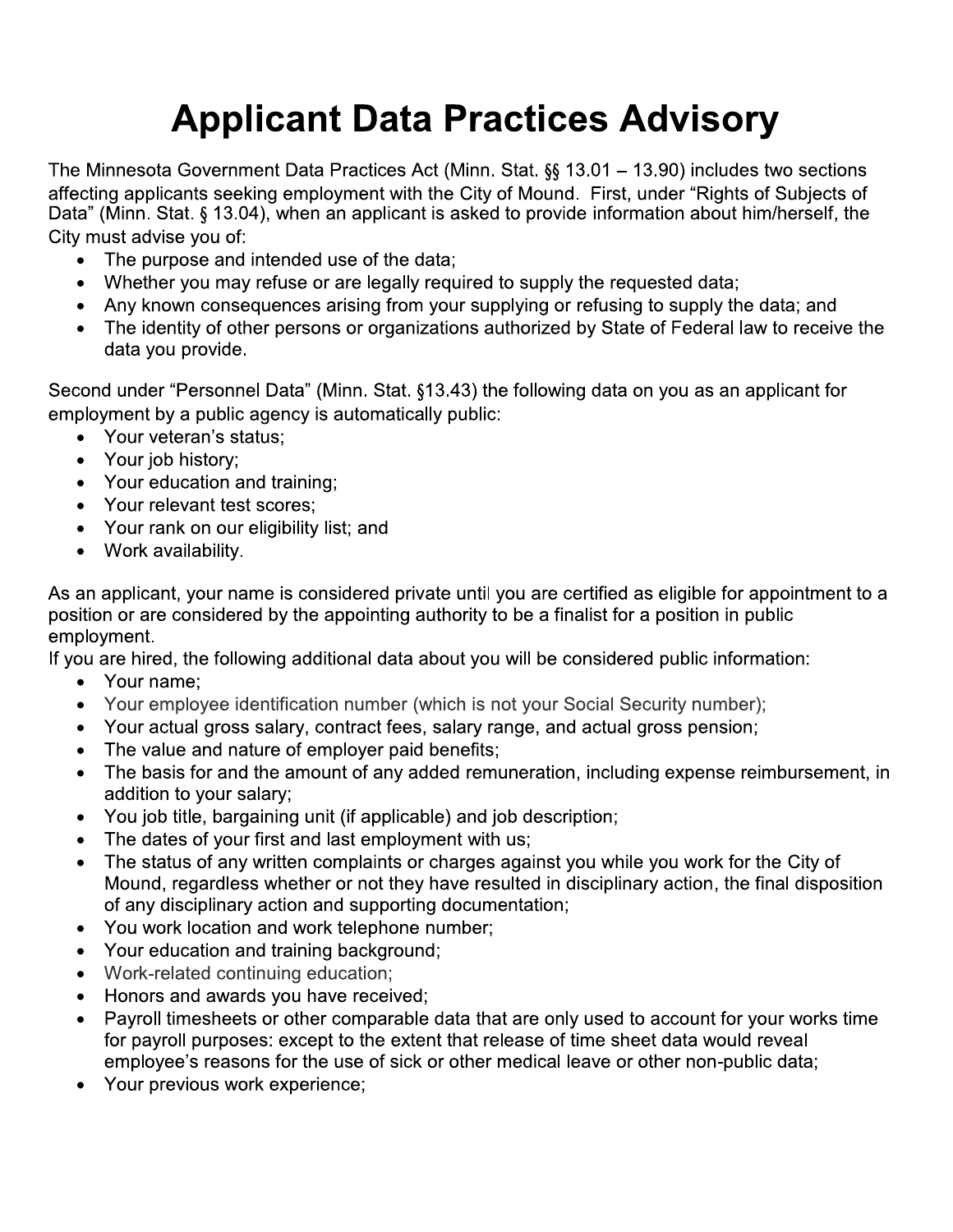## **Applicant Data Practices Advisory** (Continued)

- The "complete" terms of any settlement agreement (including buyout agreements) except that  $\bullet$ the agreement must include the specific reasons if it involves the payment of more than \$10,000 of public money; and
- Your badge number. This data is private if the candidate is applying for or is hired for an undercover law enforcement position.

All data concerning you which is placed in your personnel file and which is not addressed in statute as public data (see above listing) is private data. This private data will be available to you and those members of city staff needing it to process city records. In addition, the following persons or organization are authorized by state and federal law to receive this data if they so request in certain circumstances:

- The Bureau of Census;
- Federal, State and County Auditors;
- The State Department of Public Welfare;
- The Department of Human Rights;
- Federal Officials investigating compliance of Affirmative Action and Equal Employment Opportunities;
- Labor organizations and the Bureau of Mediation Services;
- Data may also be made available through court order.  $\bullet$

With the exception of the optional data requested, the data you provide is needed to identify you and you assist in determining your suitability for the position for which you are applying. The optional data is used in summary form by the city's Affirmative Action Program to monitor protected class employment and meet federal, state and local reporting requirements.<sup>1</sup> Furnishing the optional data requested about you in voluntary.

NOTICE REGARDING SOCIAL SECURITY NUMBER: This information will be used for payroll taxes, insurance purposes, and retained in the employee's data record.

**NOTICE TO MINORS:** Minors from whom private data or confidential data is collected have the right to request that parental access to the private data be denied.

If you have any questions regarding your rights as a subject of data, please contact the City of Mound Human Resources Department at 2415 Wilshire Boulevard, Mound, MN 55364. This information is subject to change consistent with subsequent amendments to the Minnesota Government Data **Practices Act.** 

 $1$  A city will want to review Minn. Stat. §363A.36 to determine whether it is required to have a formal Affirmative Action Program in place. If a formal plan is not in place, work with your legal counsel to review this sentence as appropriate.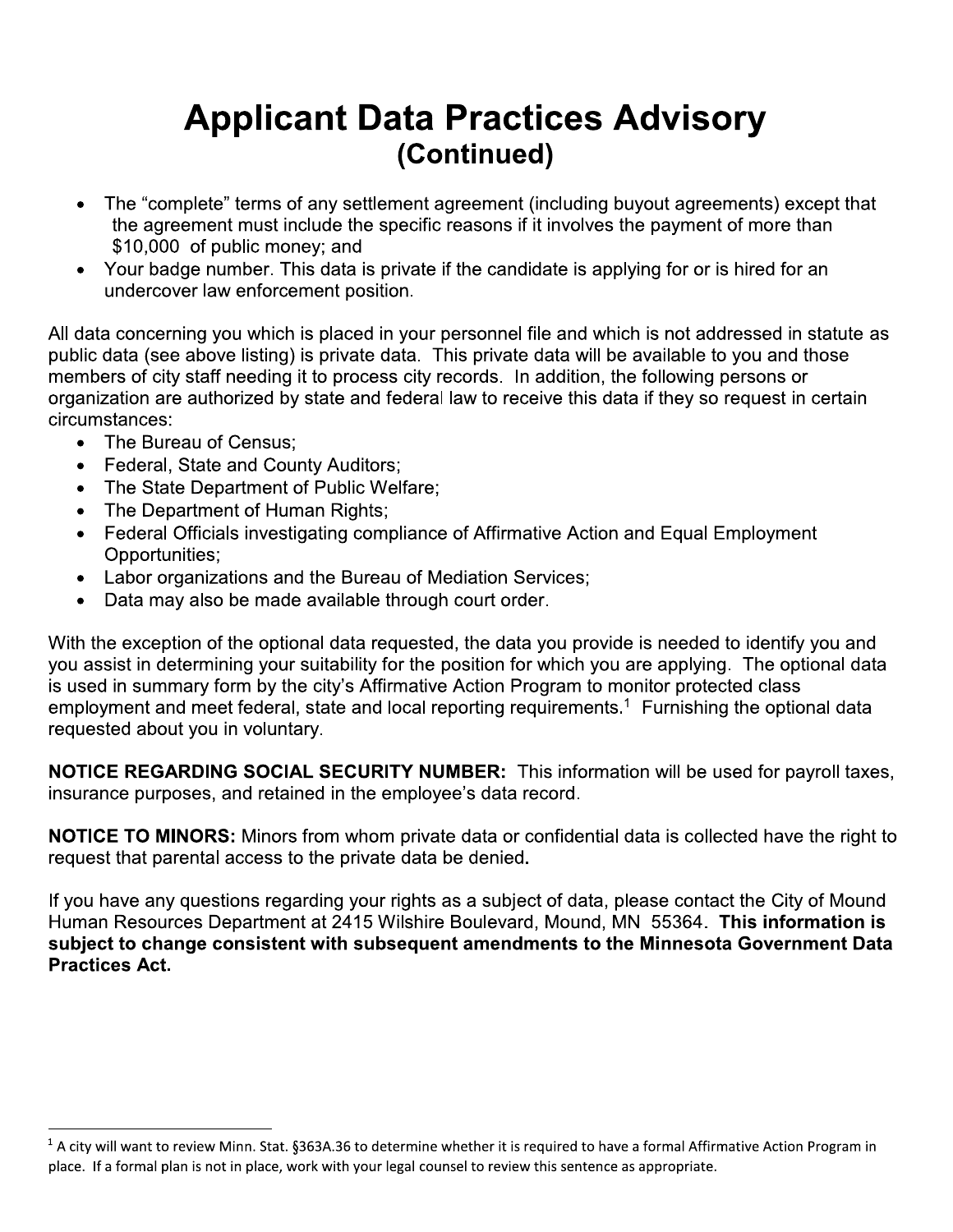### **City of Mound, Minnesota POSITION DESCRIPTION**

| <b>POSITION TITLE:</b>        | <b>Liquor Store Part Time Assistant Store Leader</b> |
|-------------------------------|------------------------------------------------------|
| <b>DEPARTMENT:</b>            | <b>Liquor Operations</b>                             |
| <b>REPORTS TO:</b>            | <b>Liquor Store Manager</b>                          |
| <b>DATE OF LAST REVISION:</b> | <b>March 2022</b>                                    |

### **Job Purpose Summary:**

*To supervise daily operations and assigned personnel in the municipal liquor store, with essential functions including but not necessarily limited to: training and development of assigned personnel, product selection, ordering, receiving and price marking; merchandising and product display, inventory control; store opening / closing and security; banking functions and customer service.*

### **ESSENTIAL FUNCTIONS**

### **Accountabilities Shared with All City Staff**

- $\triangleright$  Develops and maintains a thorough working knowledge of all City and department policies and procedures in order to help facilitate compliance with such policies and procedures by all personnel.
- $\triangleright$  Demonstrates by example the service excellence and integrity expected from all City staff.
- $\triangleright$  Develops respectful and cooperative relationships with co-workers, the public and all outside contacts / constituencies in a manner that helps establish, maintain and enhance Mound's reputation as a wellmanaged City.
- $\triangleright$  Confers regularly with and keeps Liquor Store Manager/City Administration informed of all important matters pertaining to those functions and job responsibilities for which accountable.

### **Accountabilities for Operations**

- $\triangleright$  Opens, closes and oversees daily operations of the municipal liquor store.
- Ensures all security devices and systems are working as designed.
- $\triangleright$  Contribute innovative approaches to products, events, services and promotions.
- $\triangleright$  Provide superior customer service by establishing a rapport with customers while offering informed sales recommendations.
- $\triangleright$  Train, coach and mentor liquor store clerks, ensuring daily goals and tasks are completed on a timely and accurate basis and that all staff adhere to store policies and procedures.
- $\triangleright$  Promote a collaborative, high energy and fun work environment where productivity and customer service are paramount.
- $\triangleright$  Stay up to date on food and beverage industry trends
- Attend team education sessions and offsite distributor tastings as needed
- $\triangleright$  Assist in portfolio selection, event planning and execution
- $\triangleright$  Clean, stock, merchandise while assisting with overall store operations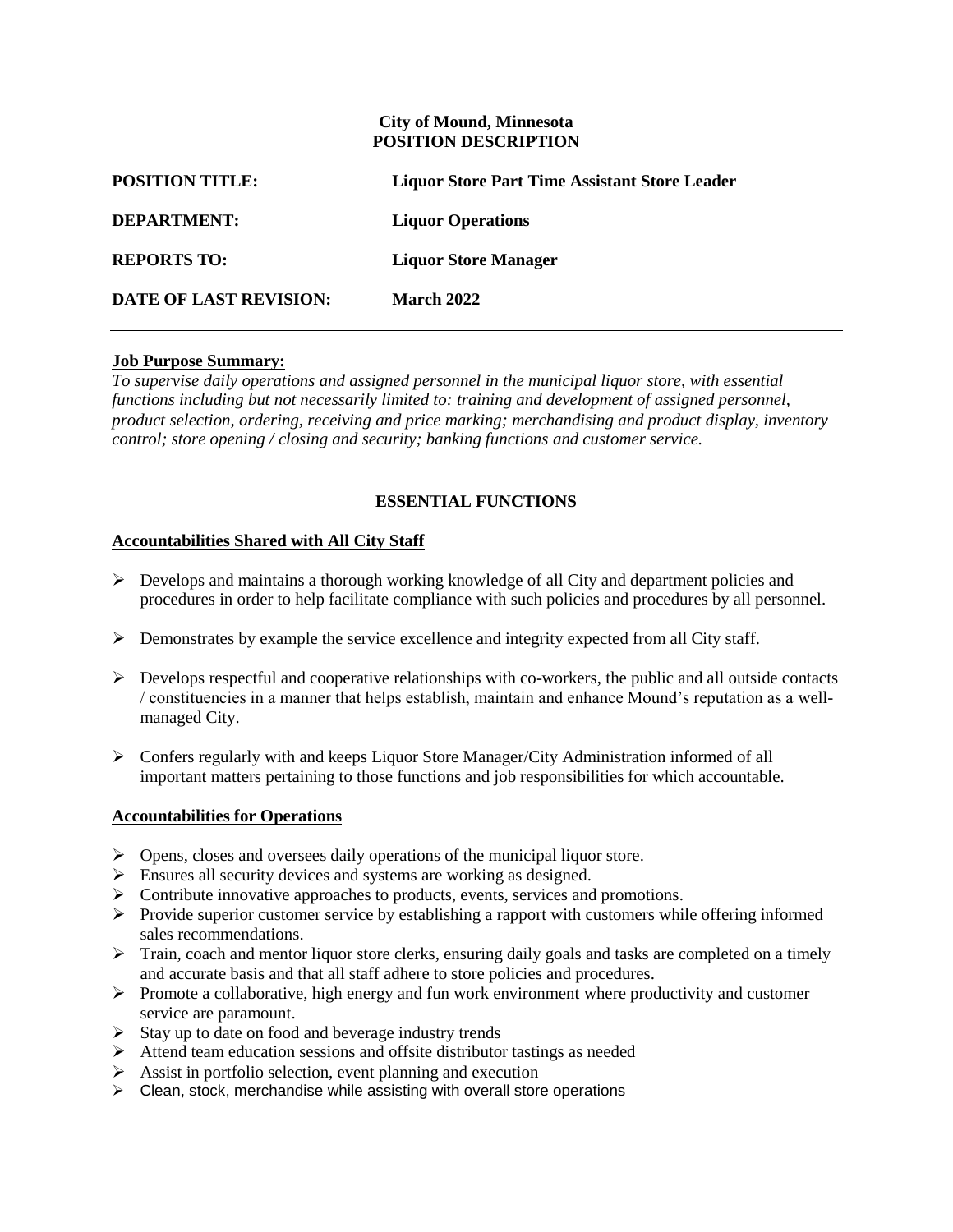- $\triangleright$  Confers regularly with the Liquor Store Manager to evaluate sales results and customer buying / product preference patterns as one basis for recommending changes in the pricing, placement and promotion of products that will produce the best financial returns while keeping the store competitive.
- $\triangleright$  Makes periodic floor checks to ensure the store is clean and orderly.
- $\triangleright$  Ensures that the product placements and promotions are those that are most likely to increase sales.
- $\triangleright$  Performs cashiering duties, ensuring customers' transactions are completed in a timely manner and that customers are properly ID'd.
- $\triangleright$  Performs banking operations from the previous business day including: reconciling cash register drawers, filling out daily sales reports, determining bank deposit amount, and identifying cash over/under amounts.
- Addresses customer complaints and/or customer issues that may escalate.

### **Accountabilities for Supervision**

- *Recruitment and Selection*
	- Provides major input into the staffing of the retail clerk position with competent individuals whose knowledge, skills and abilities are consistent with established qualifications.
	- Provides major input into evaluating retail clerks (all shifts) during their respective orientation (probationary) periods, ensuring the appropriate performance evaluation documentation is consistently completed in a thorough, accurate and timely manner.
- *Supervision, Training and Development, and Performance Management*
	- Supervises retail clerks in a manner that ensures their uniform understanding of, and ongoing compliance with, established City and department policies, protocols and procedures, with an emphasis on the department's internal controls regarding store operations and transactions.
	- Provides an ongoing level of training and instruction required to ensure that retail clerks have a thorough knowledge of job accountabilities and performance outcome expectations, with a major emphasis on four key areas: a) Overall customer service in a competitive retail environment; b) Detecting and handling illegal, fraudulent attempts to purchase products; c) Accuracy of transactions; and d) Attention to personal safety and store security, particularly the handling of difficult customer issues that may escalate.
	- Confers regularly with retail clerks (on all shifts) to evaluate the quality and timeliness of customer service being delivered and provides leadership to continually improve the level and quality of customer service, with particular emphasis on product knowledge, customer preference patterns based on the store's sales results, and how to tactfully "build-the-sale".
	- Evaluates regularly the on-job performance of retail clerks (all shifts), ensuring the appropriate performance evaluation documentation is consistently completed in a thorough, accurate and timely manner.
- $\triangleright$  Performs additional essential job related functions as apparent or delegated.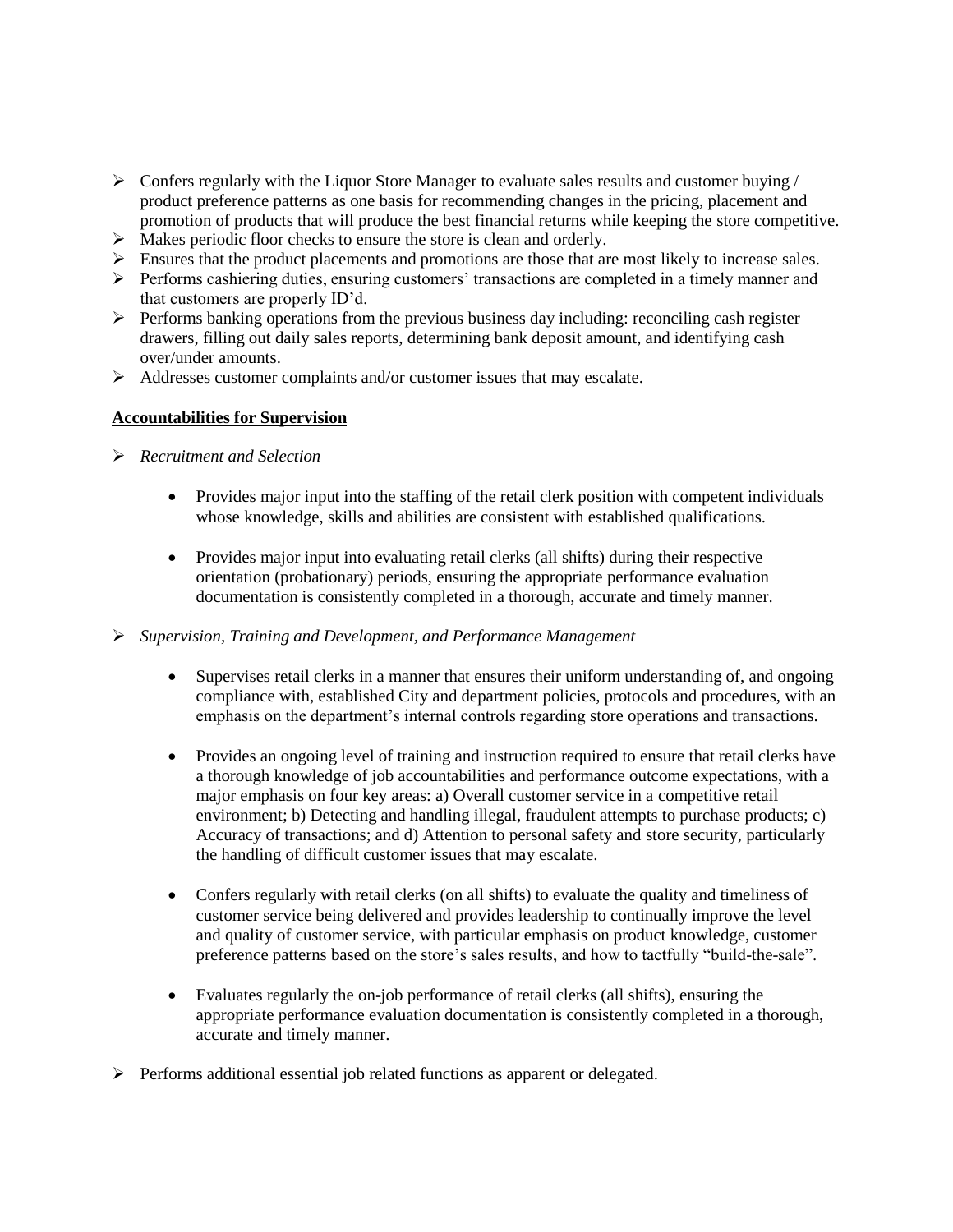### **Work Environment:**

Primarily inside work, some of which is in a refrigerated area. Some outside work when either assisting with a large customer load or performing cleaning / maintenance on the outside perimeter of the Store.

### **Worker Requirements:**

To be fully-qualified and meet performance expectations, an individual must be able to perform every essential function. Reasonable accommodations may be made to enable individuals with disabilities to perform all essential functions established for the position.

### **Skills Involved:**

The ability to consistently apply skills learned through formal preparation and/or closely-related work experiences.

### **Schedules and Other Conditions:**

While performing essential functions of the position, an individual must be available to attend meetings at any time scheduled, oversee Store operations anytime during open hours. Work requirements will occur and require time on a variety of days, evenings, weekends and holidays.

### **Physical Demands:**

Performing essential functions of the position regularly requires stooping, bending, standing for long periods of time and lifting up to 45 pounds on a regular basis and to move up to 150 pounds with help on an intermittent basis. This position requires an individual to sit, stand, walk, bend, stoop, kneel, crawl, climb, balance, crouch, crawl, twist and turn. It can require reaching above shoulder level and away from body, including pushing and pulling. Must be able to use hands for simple and firm grasping frequently, occasionally for fine manipulation. Vision requirements include those of close vision, distance, color, peripheral vision, depth perception and the ability to focus. Must be able to speak and hear.

### **Mental Abilities:**

The ability to read, write, and communicate directions, ideas, concepts and expected outcomes is required. Must possess the ability to manage work stress in critical situations and help others do the same. Position requires well-developed learning ability. Verbal communications need to be at the level of resolving conflicts or disputes on complex or emotional issues. Math skills need to be at a level consistent with performing operations and some advanced techniques used in analysis and planning. Reasoning ability needs to be at a level consistent with solving difficult problems where facts may be insufficient or misleading, requiring inquiry or research. Solutions require integration of information and considerable independent judgment. This position requires the ability to listen and express / exchange concepts and ideas.

### **Personal Attributes:**

Flexibility and adaptability to changing work demands is essential. Adaptability to situations involving the interpretation of feelings, ideas or facts in terms of personal viewpoint; adaptability to influence people about opinions, attitudes or judgments about ideas or things; adaptability to perform repetitive work according to set procedures and sequence or pace; adaptability to perform under stress when